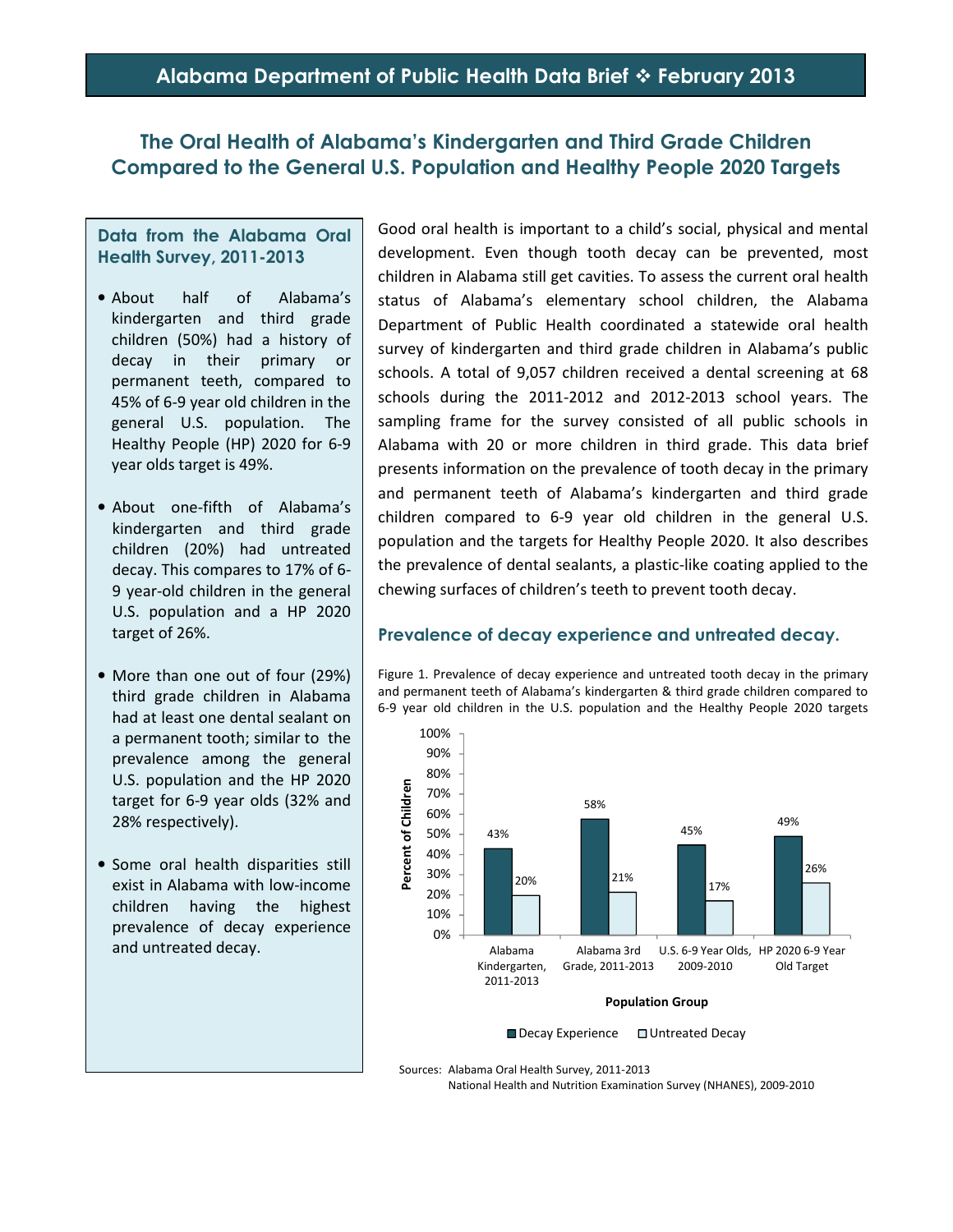# **Alabama Department of Public Health Data Brief February 2013**

Decay experience means that a child has had tooth decay in the primary (baby) and/or permanent (adult) teeth in his or her lifetime. Decay experience can be past (fillings, crowns, or teeth that have been extracted because of decay) or present (untreated tooth decay or cavities). In 2011-2013, about half (50%) of Alabama's kindergarten and third grade children attending public schools had decay experience; compared to 45% of the general U.S. population 6-9 years of age (NHANES, 2009-2010). The Healthy People 2020 target for decay experience in 6-9 year olds is 49%.

Left untreated, tooth decay can have serious consequences, including needless pain and suffering, difficulty chewing (which compromises children's nutrition and can slow their development), difficulty speaking and lost days in school. About one-fifth of Alabama's kindergarten and third grade children (20%) had untreated decay. This compares to 17% of 6-9 year-old children in the general U.S. population (NHANES, 2009-2010) and a Healthy People 2020 target of 26%.

#### **Prevalence of dental sealants.**

Dental sealants are thin plastic coatings that are applied to the grooves on the chewing surfaces of the back teeth to protect them from tooth decay. Most tooth decay in children occurs on these surfaces. Sealants protect the chewing surfaces from tooth decay by keeping germs and food particles out of these grooves. Only 29% of Alabama's third grade children had at least one dental sealant; compared to 32% of the general U.S. population aged 6-9 years (NHANES, 2009-2010). The Healthy People 2020 target for dental sealants in 6-9 year olds is 28%.



Figure 2. Prevalence of dental sealants in the permanent teeth of Alabama's third grade children compared to the general U.S. population 6-9 years of age and the Healthy People 2020 target for 6-9 year olds

Sources: Alabama Oral Health Survey, 2011-2013 National Health and Nutrition Examination Survey (NHANES), 2009-2010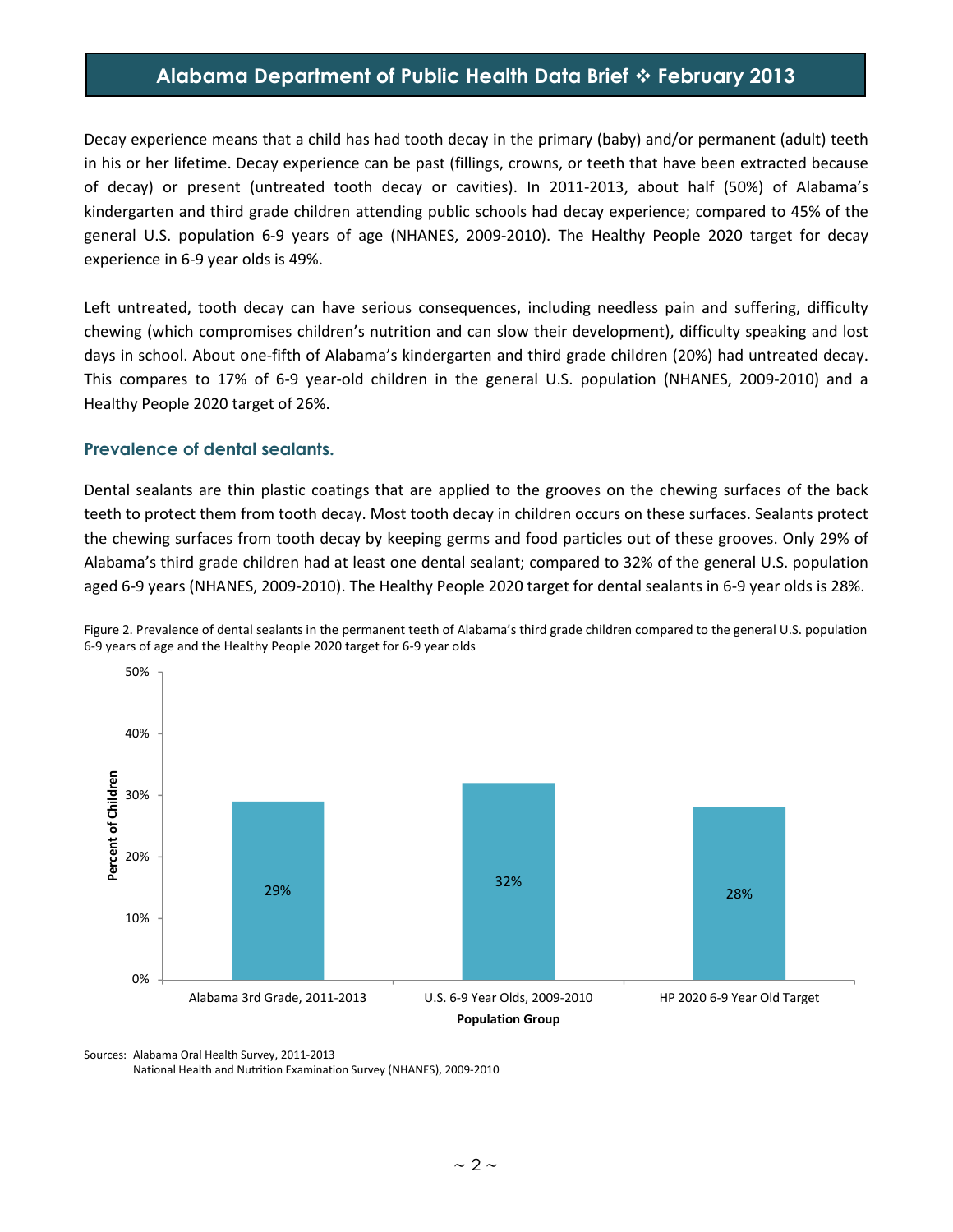## **Oral health disparities.**

Influential sociodemographic indicators for oral health disparities in the United States include poverty status and race and ethnicity. In Alabama, children that attend a school where 50% or more of the children are eligible for the free or reduced price lunch program have a significantly higher prevalence of decay experience and untreated decay compared to children attending schools where less than 50% of children are eligible. There was no difference in the prevalence of decay experience or untreated decay among racial/ethnic groups. There was no difference in the prevalence of dental sealants in third grade children among racial/ethnic groups or by poverty status.

Figure 3. Prevalence of decay experience and untreated decay among Alabama's kindergarten and third grade children and dental sealants among Alabama's third grade children by race/ethnicity and percent of children eligible for the free/reduced price lunch program (FRL), 2011–2013



## **Data source and methods.**

This data brief is based on data from the Alabama Oral Health Survey which was conducted during the 2011- 2012 and 2012-2013 school years. The Alabama survey screened children in kindergarten and third grade from a representative sample of 68 public elementary schools in Alabama. The sampling frame consisted of all public elementary schools with 20 or more students in third grade. The sampling frame was stratified by the nine dental districts in Alabama and schools were sorted within each district based on percent of children participating in the free or reduced price school lunch (FRL) program. A systematic sampling scheme was used to select the schools. If a school refused to participate, a replacement school was randomly selected from the same sampling strata.